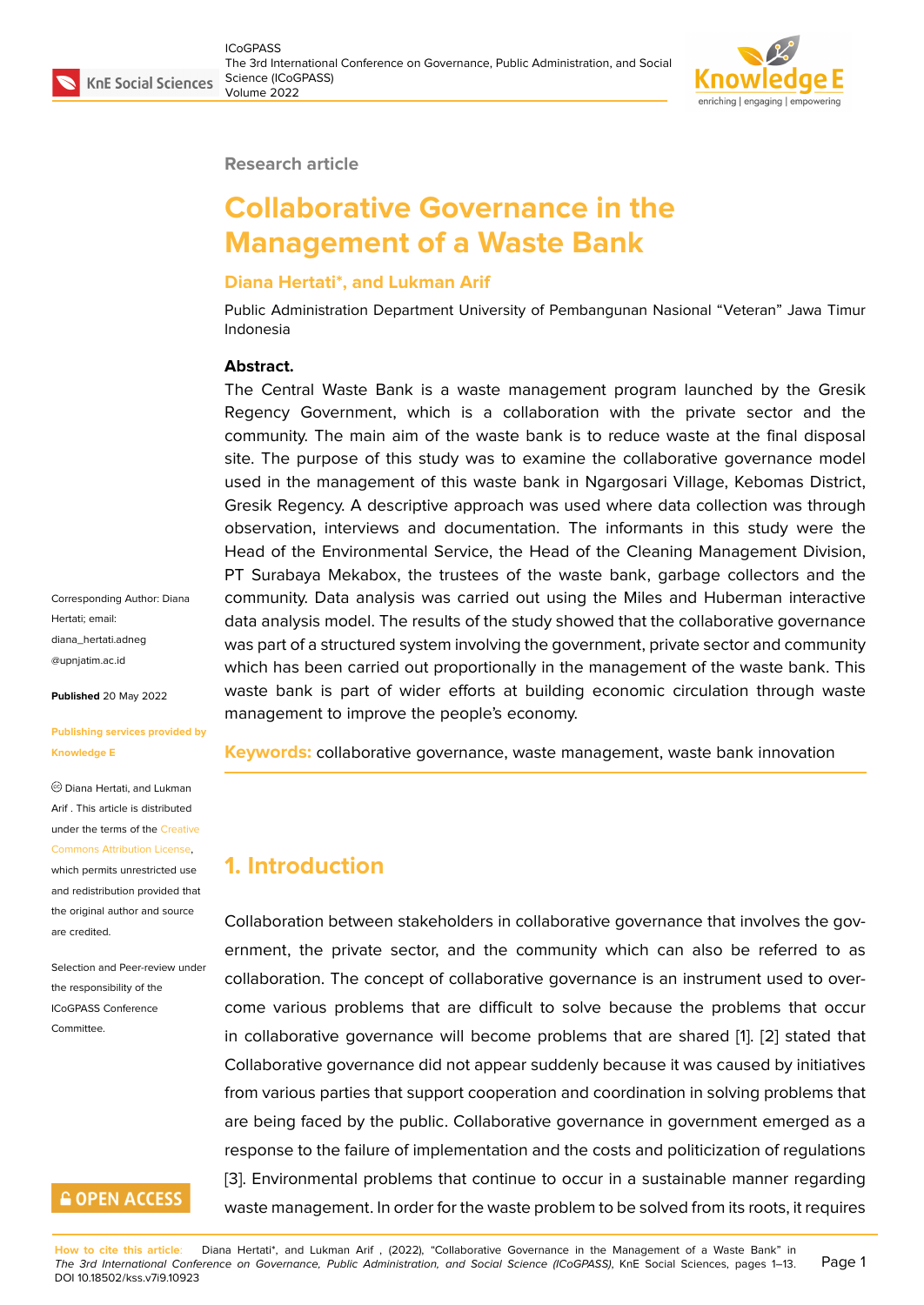collaboration by stakeholders in community-based waste management, one of which is realized in the waste bank management program. Collaboration between stakeholders is made so that the waste bank program can run optimally.

Based on the results of research [4] shows that only when stakeholder groups continue to maintain trust, cooperate with each other and communicate effectively, and are open, environmental problems can be better resolved. Furthermore Communities and need further encouragement to parti[cip](#page-11-3)ate in environmental governance. Environmental problems cannot be solved by one agency, and it is necessary to have an alliance of governments, companies, and communities for corporations, and communities to build collaborative governance patterns [5]. Furthermore [6] in his research suggests that the collaboration between the government, the public, and the community carried out in Surabaya, begins with building public confidence in the ability of the government and opening up public aspirations. [T](#page-11-4)his collaboratio[n](#page-11-5) is maintained by involving the role of the media (radio and newspapers) as a means of communication between the government and the people. These interactive programs, such as Community Talks, which present community leaders, professionals, and civil servants are very effective in building relationships between stakeholders.

Indonesia as a developing country with a fairly high population density because the rate of population growth every year tends to increase. This causes an increase in population activity which has an impact on increasing waste generation and becomes a very important problem. Management problems in both big cities and small cities are limited equipment, land and human resources, causing waste management to no longer be carried out locally. The development of the solid waste system occurs because of regional management [7].

The Ministry of Environment and Forestry stated that in 2020 the total national waste production has reached 67.8 million tons. This means that around 185,753 tons of waste are pr[od](#page-11-6)uced every day by 270 million people. Or each resident produces around 0.68 kilograms of waste per day, it is estimated that this number will continue to increase every year if it is not immediatelyad dressed. (https://indonesia.go. id/categories/indonesia-dalam-angka/2533/membenahi-tata-kelola-sampah-nasional, accessed on July 22, 2021). East Java Province. While the waste problem continues to increase, by the end of 2020, 47 Final Processing Site will be full [of waste production](https://indonesia.go.id/categories/indonesia-dalam-angka/2533/membe nahi-tata-kelola-sampah-nasional) [which averages 18,500 tons/day. Meanwhile, Gresik Regency's waste pile is 187 tons/da](https://indonesia.go.id/categories/indonesia-dalam-angka/2533/membe nahi-tata-kelola-sampah-nasional)y and has 1 unit of Final Processing Site in Ngipik, Kebomas District with an area of 6 Ha.

In addition, regulations governing waste management in the regions are stated in Law no. 18 of 2018 concerning Waste Management, namely collaborative collaboration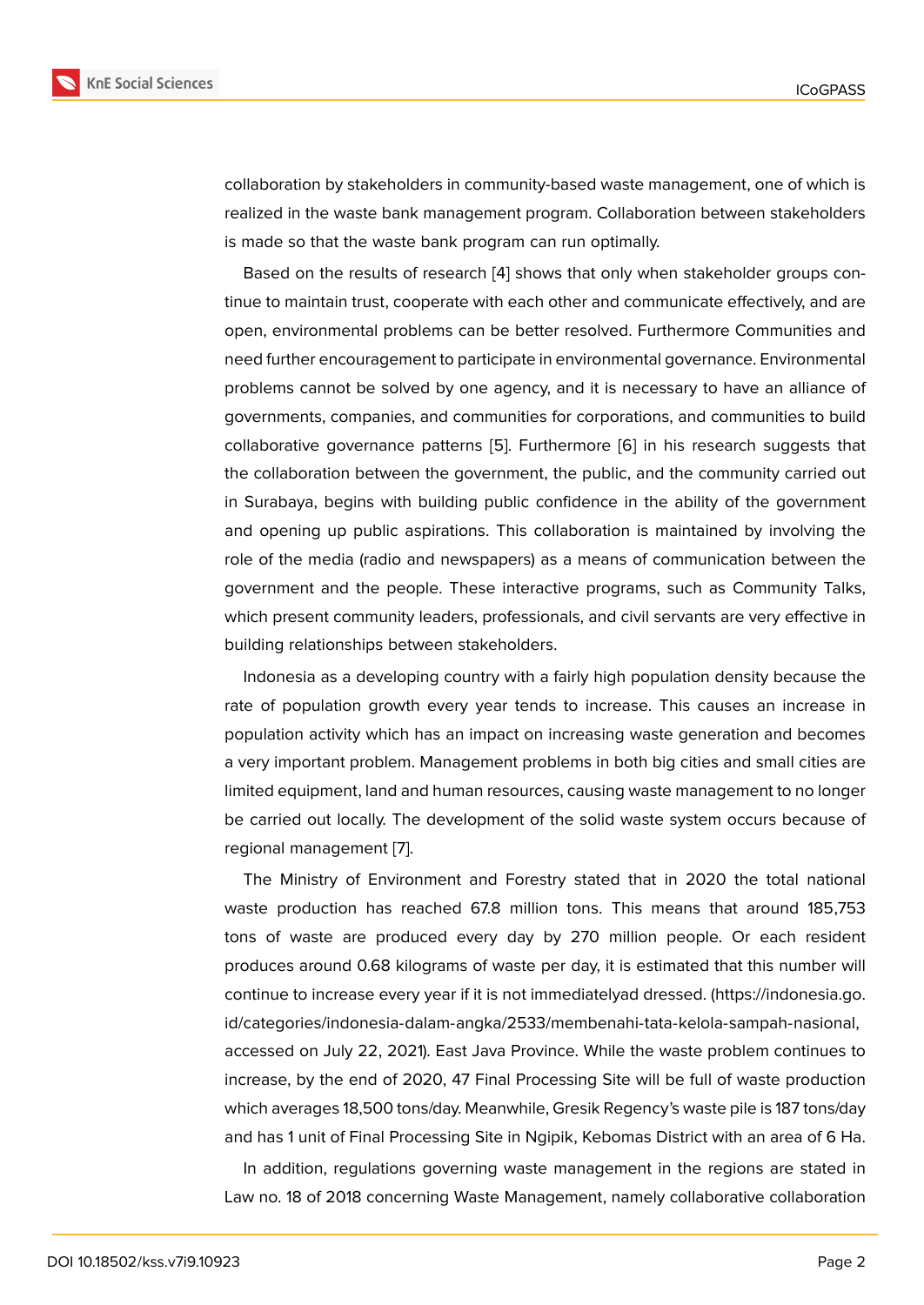between local governments, communities and the private sector. Laws are needed for waste management, world management, responsibility, local government, and the role of the community and waste management can be carried out effectively and efficiently. Used by utilizing the volume of waste, the appropriate waste management method to reduce waste is listed in Government Regulation Number 81 of 2012 concerning Management of Household Waste and Household Waste and State Regulation of the Environment of the Republic of Indonesia Number 13 of 2012 mandates the need for cooperation government in waste management with other parties based on reduce, reuse, and recycle (3R) [8].

[9] explained that in its development, the concept of a waste bank was transformed into various programs and activities that were more applicable, accepted by the community and their daily h[ab](#page-11-7)its. One of the developments of the 5R concept is the waste re[du](#page-11-8)ction movement through waste banks. The waste bank is a place for sorting and collecting recyclable waste that has benefits in addition to trying to reduce the amount of waste, it also facilitates waste management and has economic value for residents. According to [10] a waste bank is a waste collection center where the community as customers saves in the form of waste that has been grouped according to its type. Waste bank customers get a passbook as a record of the results of their deposited savings and t[he](#page-12-0) rupiah value of the waste they have saved is listed. Customers can withdraw their savings from the waste bank in the form of Rupiah (money).

The Gresik Regency Government innovates changes in waste management so that the daily volume of waste can be decreased. The Environment Agency of Gresik Regency has created a community-based waste management program, namely a waste bank, which can provide space for all stakeholders (government, private and community) to play a role in the waste bank program to create collaboration. Stakeholders who collaborate with the government are the Gresik Regency Environmental Service, the village or sub-district government, the private sector involved with PT Surabaya Mekabox and the local community. The first waste bank formed by DLH Gresik Regency was Gemes Sekardadu Garbage Bank in Ngargosari Village, Kebomas District, Gresik Regency as a model for waste management in Indonesia and its existence as a central waste bank. This is part of building economic circulation through collaborative governance of waste to improve the people's economy.

This paper is important to analyze the role of waste banks in supporting communitybased environmental governance. Public involvement (community, government and private) in waste bank creates effective and collaborative environmental management. This study was conducted based on studies in the creative era that is currently developing,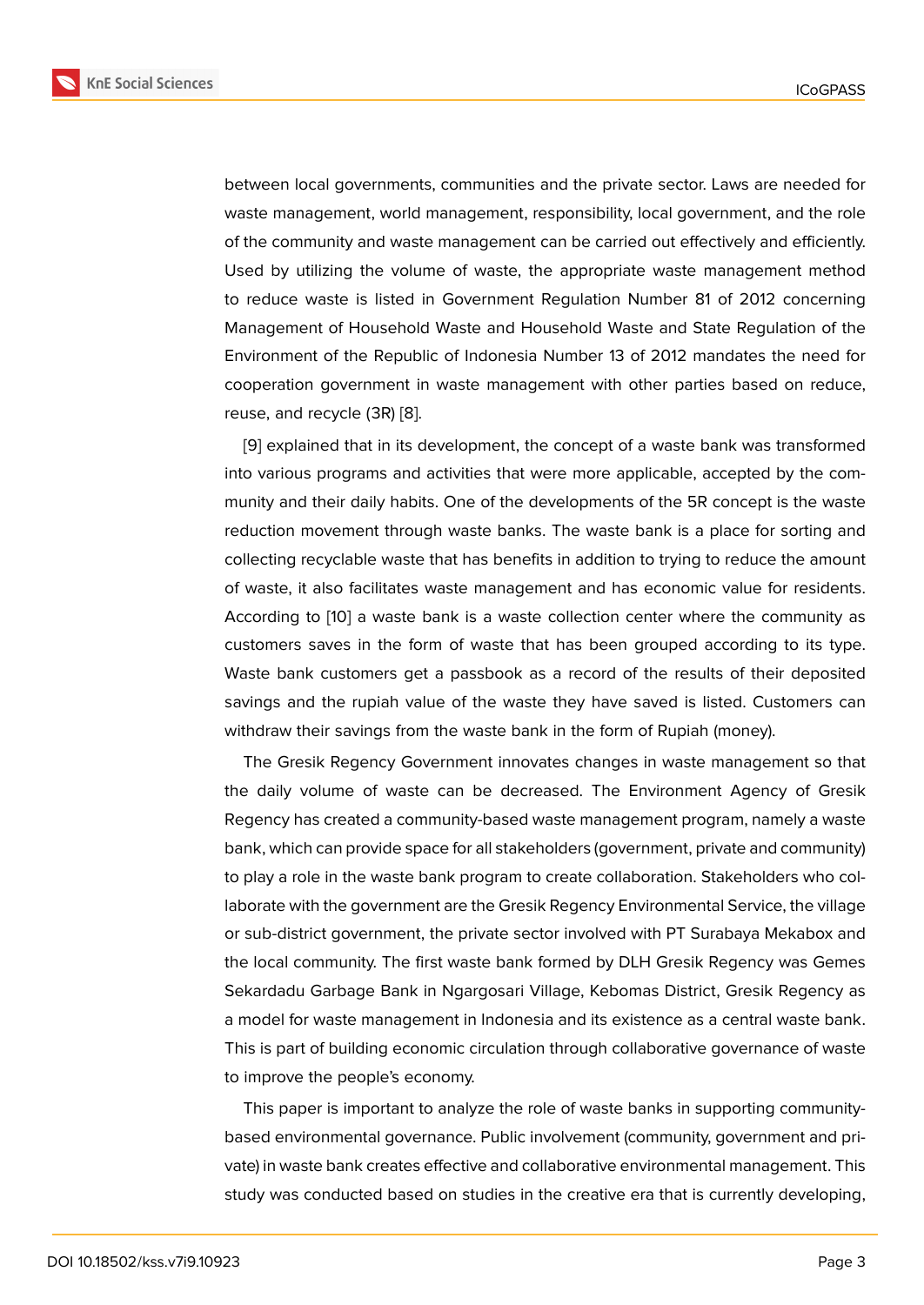where human and social resources in a community-based environmental management system through the waste bank mechanism play an important role in development, including environmental management. Idea or intellectual capital is an important factor for society to support innovation that helps economic growth and development [11]. In community-based environmental governance, intellectual capital also activates the community to contribute optimally. The aims of this paper are as follows: to describe the waste in Ngargosari Village, to analyze collaborative governance in waste managem[en](#page-12-1)t at the Gemes Sekardadu Waste Bank in Ngargosari Village, Kebomas District, Gresik Regency as an implementation of creating effective and collaborative environmental management and to determine the supporting factors and obstacles in the implementation of waste management at the Gemes Sekardadu Waste Bank in Ngargosari Village, Kebomas District, Gresik Regency.

# **2. Method**

This study uses a qualitative descriptive method approach. The phenomenon to be studied is Collaborative Governance in Central Waste Bank Management in Ngargosari Village, Kebomas District, Gresik Regency so that the data obtained can be more indepth and can be described clearly and produce research that is in accordance with field conditions, natural. Data collection techniques used are interview, observation, and documentation techniques. The interview technique was carried out by face to face dialogue with stakeholders in collaborative governance in waste management, namely the government of the Ngargosari Village Head and the Gresik Regency Environmental Service, from the private sector, namely PT Surabaya Mekabox, from the community, namely residents in Ngargosari Village, Bank Customers Gemes Sekardu Garbage, and Gemes Sekardu waste bank builder in Ngargosari Village, Kebomas District, Gresik Regency. The focus of this research is the collaborative governance process and the factors that influence the collaboration process.

Data analysis techniques in this study are data condensation, data presentation, Conclusion Drawing and Verification from [12]. While the validity of the data used in this study is through credibility testing which is carried out into triangulation as a process of checking data from various sources with various techniques and various times [13].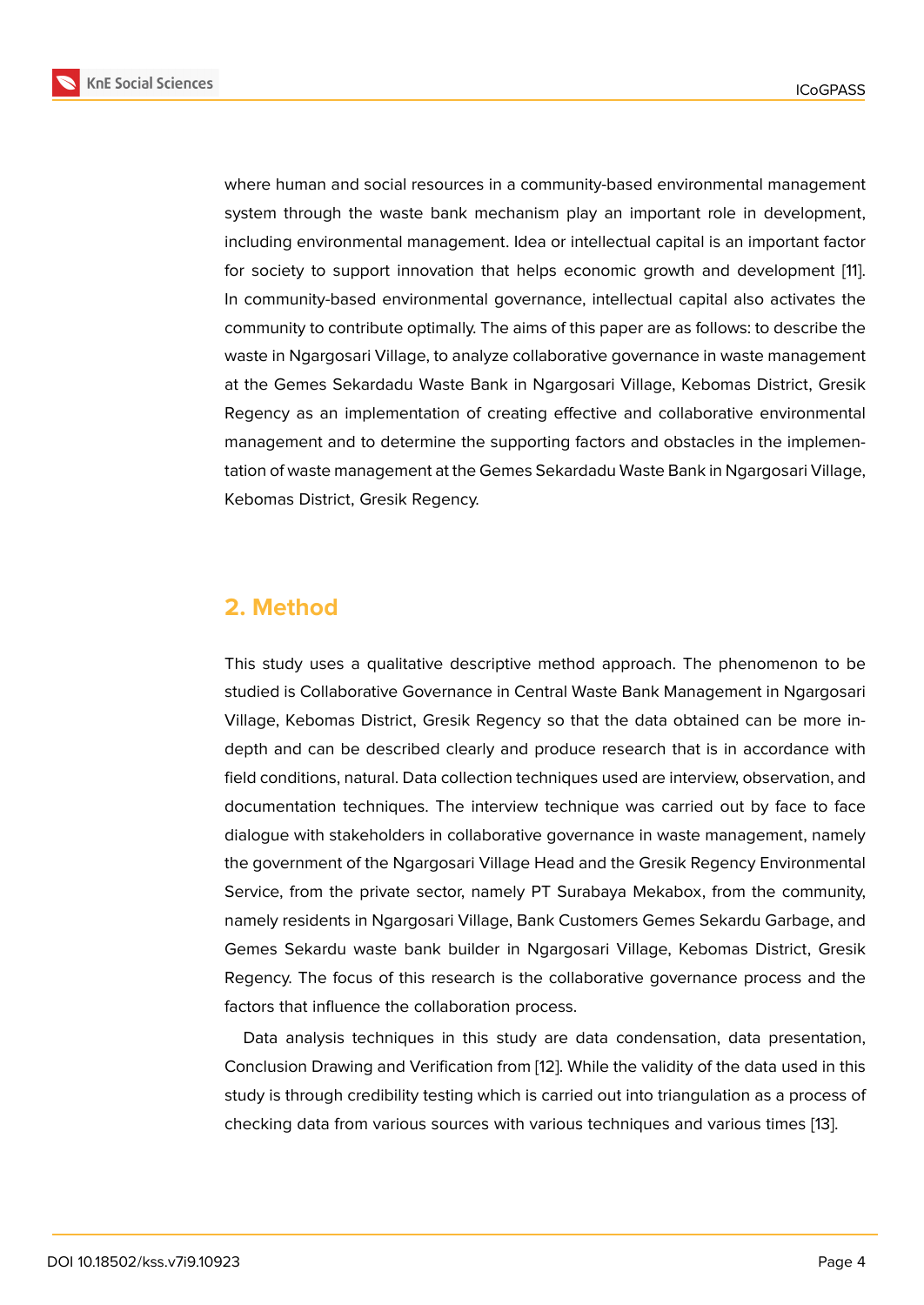## **3. RESULTS AND DISCUSSION**

One of the strategies of the Gresik Regency Government is the central waste bank management programin Ngargosari Village, Kebomas District, Gresik Regency. The goal of the Gemes Sekardadu waste bank is that waste reduction can be done from the source of the Ngargosari village community, Kebomas District. In addition, in this waste management, using the collaborative governance model from Ansell & Gash (2012), namely, initial conditions, facilitative leadership, institutional design, collaborative process. This model has several stages consisting of starting conditions, institutional design, facilitator leadership and collaborative process.

#### **3.1. Collaborative governance process**

#### **3.1.1. Face-to-face Dialogue**

Collaborative governance is built on the basis of face-to-face dialogue as a consensusoriented process, intensive communication through direct dialogue is needed for stakeholders to negotiate on mutually attainable profit opportunities [14]. The existence of an informal forum is important because people are more comfortable in expressing their opinions. In the form of multilateral meetings, both routine and as needed, formal and informal, initiated by collaborating stakeholders, namel[y th](#page-12-2)e Gresik Regency Environmental Service, waste bank supervisors, private parties involved in PT Surabaya Mekabox and the community. Face-to-face dialogue as a negotiating medium that is used not only to reach an agreement but as a medium for sharing information and for mutual understanding among stakeholders. An important aspect that forms the basis for the establishment of collaborative governance for waste bank management between the Gresik Regency Environmental Service, waste bank supervisors, the private sector and the community is the existence of a trust. The need for a long-term commitment to achieving collaborative governance from stakeholders to maintain mutual trust, by building intensive communication, as well as real work results that have been shown by each stakeholder, and good relationships that have long been established.

#### **3.1.2. Build Trust**

The process of collaborative governance of waste bank management between the Gresik Regency Environmental Service, waste bank supervisors, the private sector, through efforts to maintain trust are carried out through mutual respect for authority and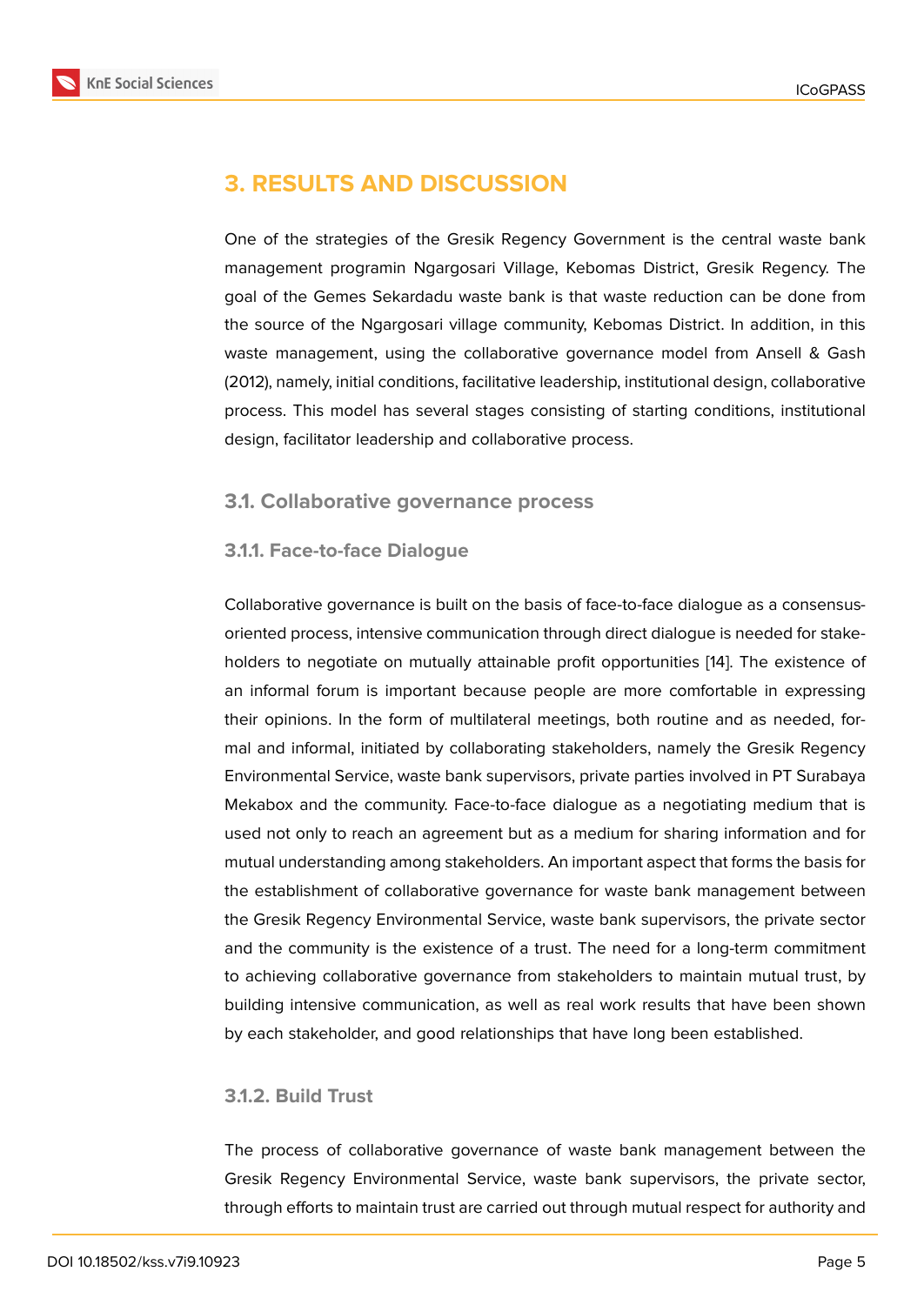respect for the role of each stakeholder and transparency in waste bank management. Stakeholders try to provide evidence of their contribution in the process of collaborative waste bank management between the Gresik Regency Environmental Service, waste bank supervisors, the private sector and the community. Based on the results of the research conducted, it shows that collaborative governance in the management of the Central Waste Bank has not been maximized because there is still distrust between stakeholders, the lack of public trust in the government makes the innovation not optimal. In a collaboration, trust from stakeholders is needed, because it will strengthen the relationship of trust between stakeholders and provide evidence that stakeholders not only benefit from collaboration, namely the creation of a clean, comfortable, healthy shared environment, and also contributes benefits.

### **3.1.3. Commitment to Process**

Every stakeholder must be committed to the collaborative process. Commitment is an important factor to determine the success or failure of collaborative governance by stakeholders. Because if the commitment is lacking, it will become a problem [15]. Several points are the joint commitment of stakeholders in collaborative waste bank management between the Gresik Regency Environmental Service, village or sub-district government, the private sector, namely: 1) reducing the volume of waste generatio[n by](#page-12-3) sorting inorganic waste through a saving program with a waste bank; 2) The waste deposit process is scheduled for a week or it can be once every two weeks; 3) Each member who will deposit the waste is required to fill in the attendance list and must show the waste that is deposited to the waste bank officer; 4) Waste management officers must work according to their main duties and functions (weighing waste, recording the weight of waste deposited by members, savings managers who record the results of deposits, officers who negotiate with waste collectors and then receive money from collectors).

Stakeholders act as reminders of the agreed commitments that are needed in the collaborative governance process. The most active stakeholders in reminding this commitment include the Village Head through the Section Head of the Welfare Section and the Environmental Implementing Unit of the Kebomas District. The media used to remind is through direct dialogue with the community, RT and RW administrators, RW cleaners and waste bank supervisors when in the field.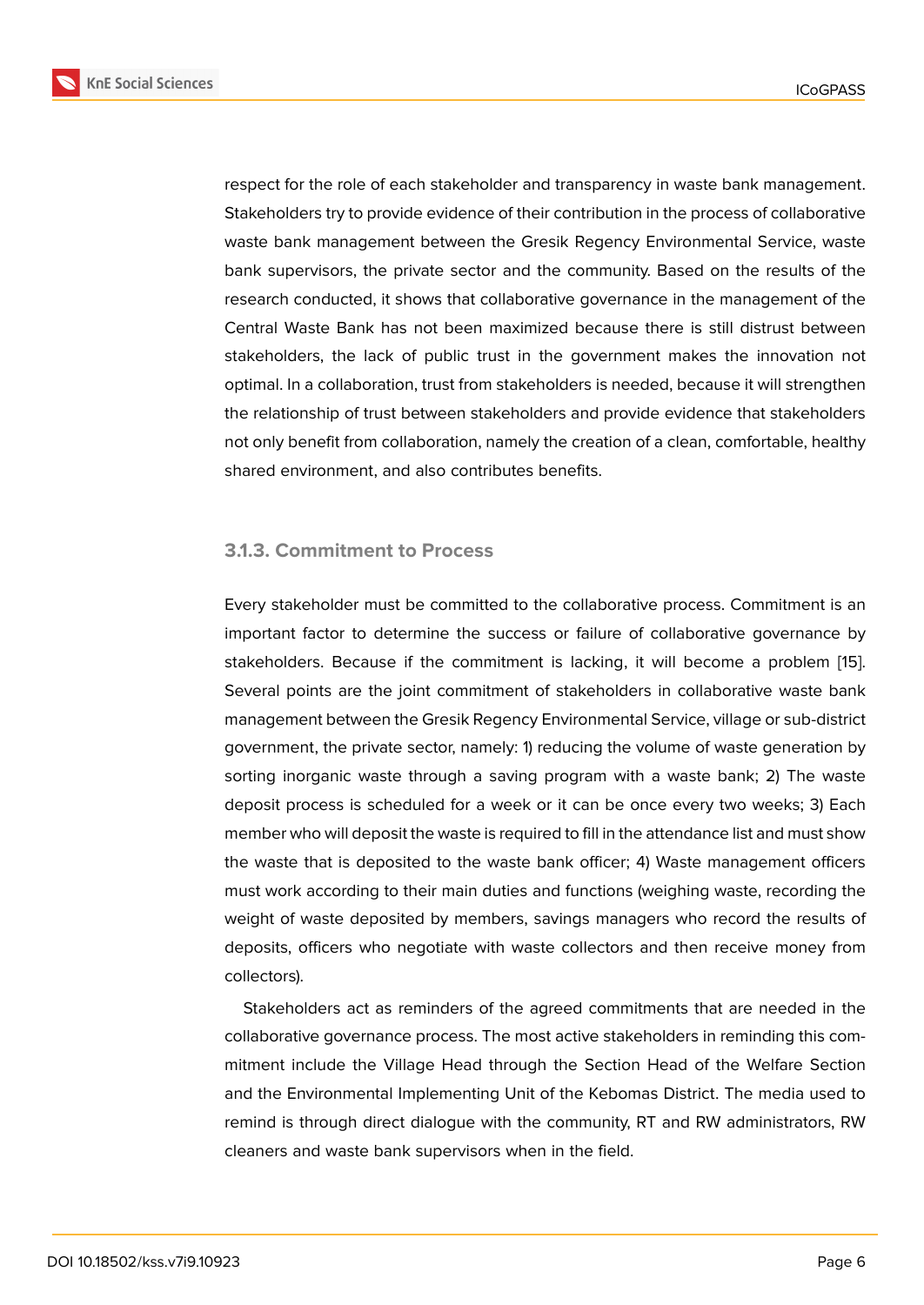### **3.1.4. Common Understanding**

The main objectives of holding waste bank management among stakeholders are, among others: 1) Creating a healthy and clean environment from waste; 2) Actively reduce environmentally sound waste through increasing the participation of the community and business actors to , 3) Turning waste into a resource that has economic value through a waste bank.

This collaborative effort includes the ability of resources in this case the RT and RW waste officers and the waste infrastructure that is owned which is not balanced with the production of waste per day, truck transportation that is often late and the mindset of the people who are still traditional in handling waste problems and are not used to doing waste management. sorting waste starting from the household environment.

When the stakeholders have agreed regarding the understanding that is a common problem, they can jointly seek an agreement to overcome these problems. From several face-to-face dialogues both directly and formally and joint problem analysis, solutions to these problems are sought together. Another alternative solution to motivate RT and RW administrators as well as business/community people to fix or care for the environment is to motivate them by competing and the kelurahan/village apparatus must be together in the community when problems arise so that they are more enthusiastic and feel like the government present in their midst.

### **3.2. Factors influencing the collaboration process**

#### **3.2.1. Initial Condition**

The initial conditions describe the condition of the stakeholders when the collaboration has not been established. Initial conditions can potentially prevent or encourage stakeholders to initiate collaborative governance processes. [16] divided this initial condition into three, namely the presence or absence of an imbalance of resources/authorities, a history of conflict or previous successful cooperation, aspects of incentives (motivation) and obstacles for stakeholders to participate in collabo[rati](#page-12-4)on.

At first, the location of the Gemes Sekardadu Waste Bank was just an empty land that was not used by the surrounding community and there were trees on it. In the construction of the waste bank, it was initiated by the environmental cadres of Ngargosari Village, getting both positive and negative responses from the community. The negative response from the community is that they intend to burn the Gemes Sekardadu waste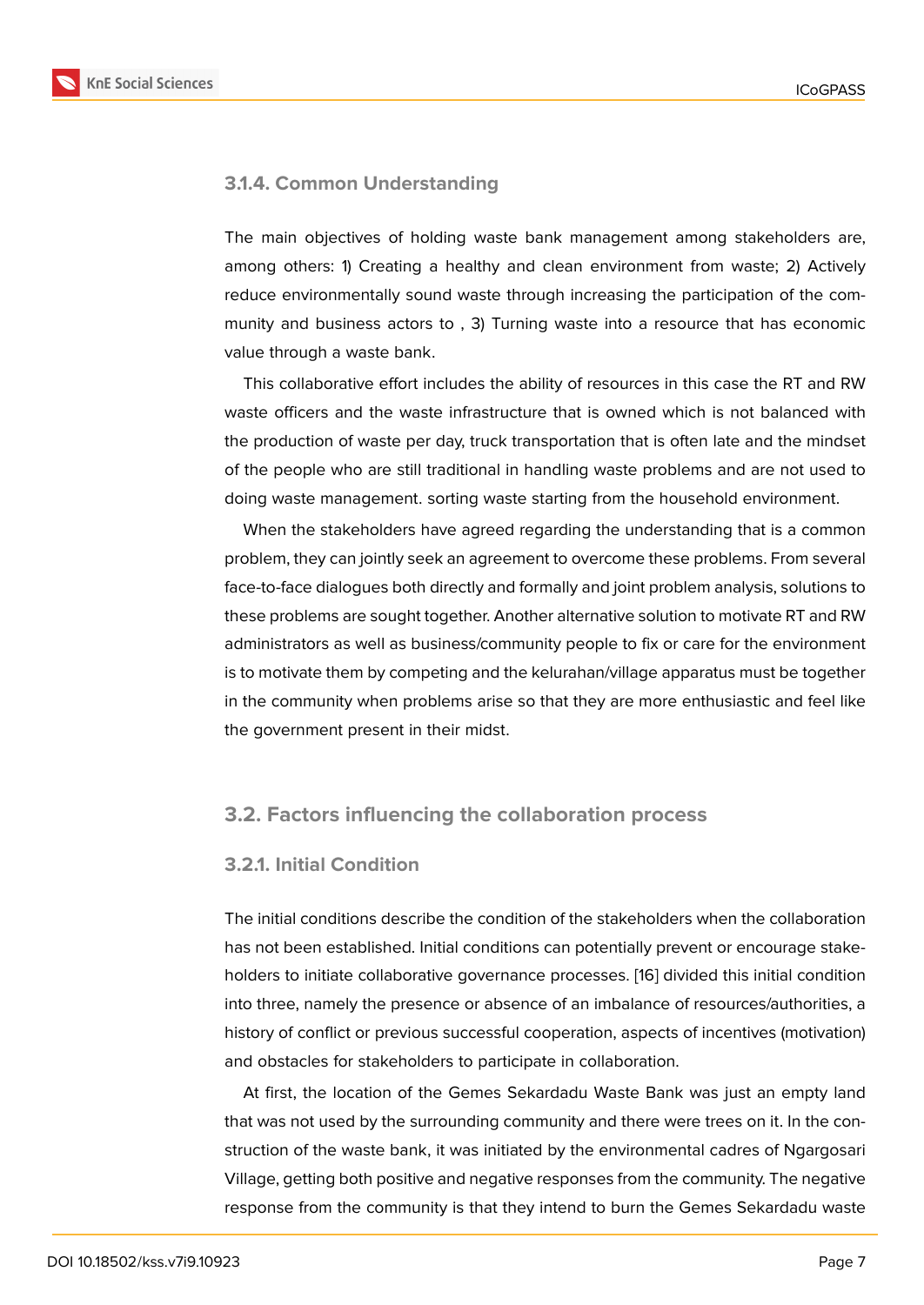bank warehouse which is still a building made of gedeg or tabing. This reason is due to people's thinking that the construction of a waste bank will create a buildup of garbage so that the environment becomes slum, smells bad and becomes a nest of disease. Gemes Sekardadu Garbage Bank also collaborates with Junk Collectors related to waste management at the Waste Bank so that all development and management of waste at the waste bank can be in accordance with the planning and right on target.

The factor that motivates stakeholders to participate in the collaborative governance process in waste bank management between the government, the private sector and the community is due to the limitations of each of these stakeholders, so that they complement each other's limitations. Public awareness is still low in reducing the volume of household waste because they are not used to and fully understand the concept of waste sorting. Besides that, it is also encouraged to have different capacities of RT and RW administrators. Another obstacle is the prices for certain commodities such as cardboard, glass cans and aluminum, unused white newspapers and archives, clear plastic in the form of glasses, used electronic goods, glass bottles and copper at the Gemes Sekardadu Main Waste Bank. .

Ansell and Gash (2007) suggest that conflict tends to create low levels of trust, which in turn will result in low levels of commitment, manipulation strategies, and also dishonest communication. The existence of a history of conflict will create a vicious circle of suspicion, distrust, and stereotypes. On the other hand, the existence of this successful past history of cooperation can also create social capital and a high level of trust that results in a good circle of collaboration.

Prior to the establishment of a waste bank management collaboration, there were several conflicts such as the overflow of garbage in Temporary Disposal Sites and also the presence of illegal waste disposal points from residents as a result of full garbage containers and not being handled consistently which resulted in protests to the Kelurahan regarding the solution to the problem. After establishing collaboration through dialogue and finding solutions. Together with the construction of a waste bank, the problem of overflowing waste in Temporary Production Sites and also illegal dumping points can be resolved.

#### **3.2.2. Facilitative Leadership**

In their journal, Ansell and Gash explain that leadership directs them to work together in a collaborative process. Leadership is very important to organize clearly, build trust, facilitate a dialogue and explore mutual benefits and advantages. According to [17]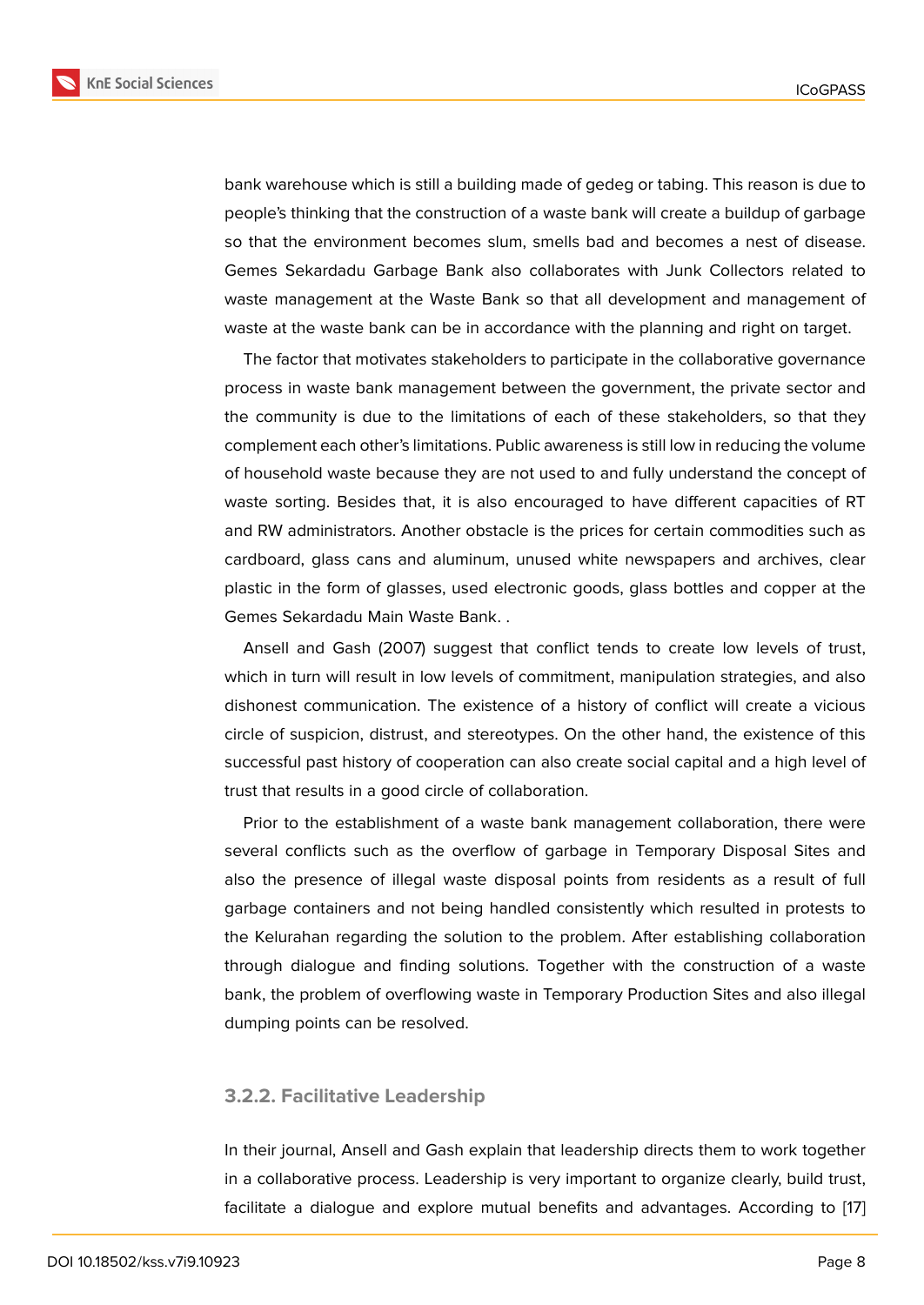**KnE Social Sciences** 



leadership is important to embrace, guide, empower and involve stakeholders and mobilize them to collaborate. In managing the waste bank in a collaborative manner between the government, the private sector and the community, the facilitative leadership is directly coordinated by the builder of the Gemes Sekardadu Waste Bank as the Ngargosari Village Environmental Cadre. In reviewing the process of managing the Gemes Sekardadu waste bank, there is an expert consultant who is an internal part of the Gresik Regency Environmental Service who is also involved in collaborative governance in the waste management of the Gemes Sekardadu Waste Bank.

Expert consultant as a key informant who has the position of Head of the Waste Management Section of the Gresik Regency Environmental Service and the Environmental Cadre of Ngargosari Village. Both are interrelated in providing information and waste bank management activities which are directly conveyed to the builder of the Gemes Sekardadu Waste Bank. The function of the village head in facilitating leadership is to translate what is directed by the Head of the Waste Management Section of the Gresik Regency Environmental Service and the Kebomas Subdistrict Head when taking a role in policy making in collaborative waste bank management. The village head coordinates, facilitates new ideas, empowers relevant stakeholders to collaborate to achieve the goals that have been set. Meanwhile, the function of the Head of the Waste Management Section of the Gresik Regency Environmental Service is to carry out socialization of handling hygiene, to make an appeal not to litter and socialize the waste bank.

### **3.2.3. Institutional Design**

Currently, the only regulation that regulates the collaboration process at the Gemes Sekardadu waste bank is the Regulation of the State Minister for the Environment of the Republic of Indonesia Number 13 of 2012 concerning Implementation Guidelines on Guidelines for the Implementation of Reduce, Reuse, and Recycle as stated in Article 1 Paragraphs 1 and 2 (Indonesia, 2013) through Waste Bank. Gresik Regency Regulation Number 5 of 2017 concerning Amendments to Gresik Regency Regulation Number 9 of 2010 concerning Waste Management. The issuance of this regional regulation is one of the triggers for collaboration that functions to accelerate the handling of public infrastructure problems such as the immediate handling of waste handling in public spaces at the village level through a waste bank. In the implementation, there are still no specific regulations and Standard Operating Procedures (SOP) related to the collaboration process carried out by all stakeholders in waste management at the Gemes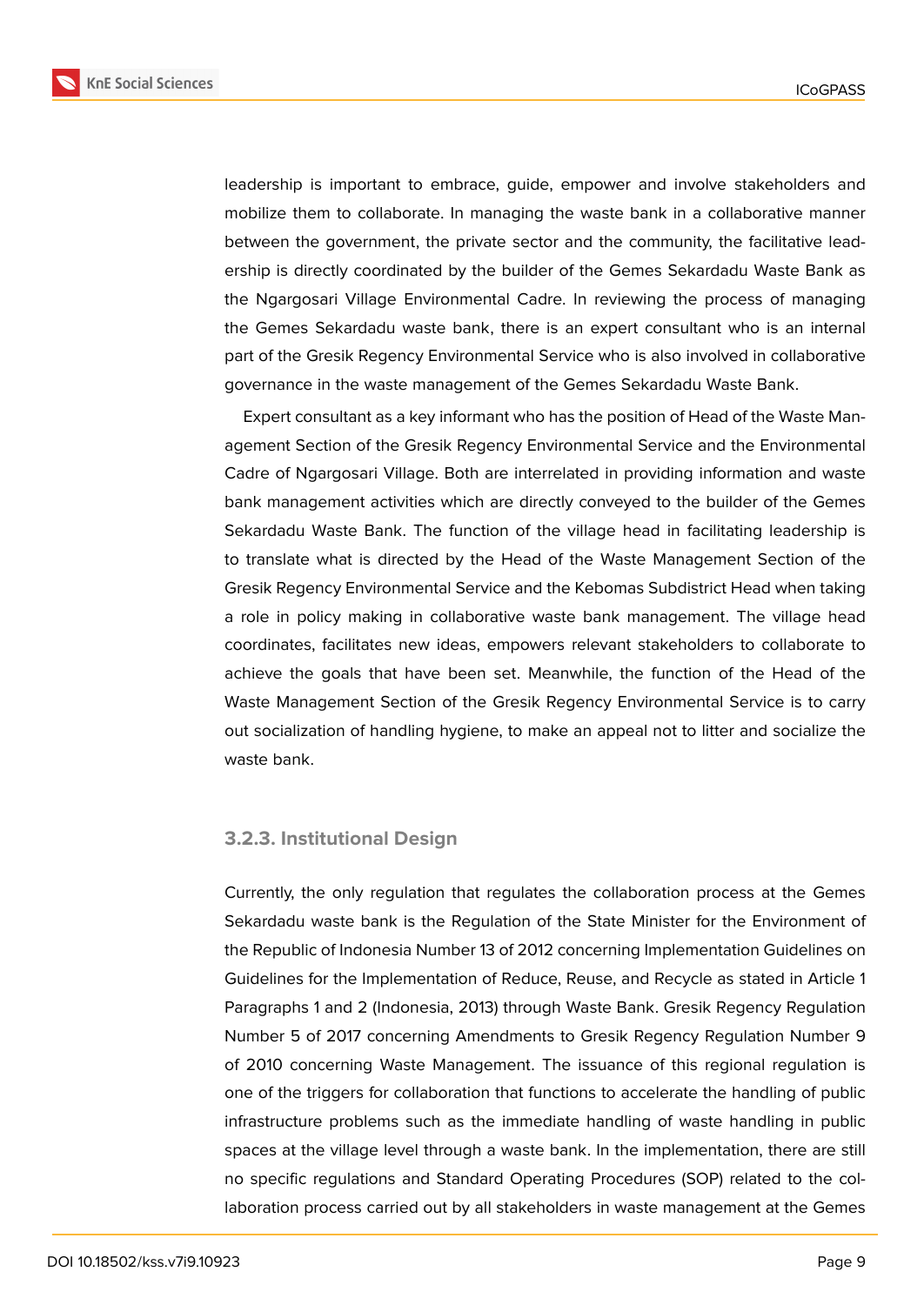Sekardadu Waste Bank. However, there has been a formal cooperation agreement between the Gemes Sekardadu Gresik Waste Bank Trustees and PT Surabaya Mekabox which was carried out on June 3, 2021 which was later revealed in the form of a RW waste bank decree and an integrity pact or some kind of MOU of a performance agreement so that RT and RW administrators are obliged to maintain and foster security, order and including being actively involved and stimulating the participation of its citizens in maintaining environmental cleanliness.

The process of collaborative governance of waste management between the government, the private sector and the community is still dominated by community participation through RT and RW administrators and the government through the Waste Management Section of the Gresik Regency Environmental Service, the role of the private sector is still limited. environment. This collaboration is the most effective way to optimize waste bank management, thereby strengthening the motivation to build collaborative governance.

#### **3.2.4. Collaboration Process**

According to [18], collaborative governance starts from face-to-face dialogue with stakeholders, this is the core of the process of building trust, mutual respect, mutual understanding, and commitment to the process. Since its inception until now, Gemes Sekardadu waste [ban](#page-12-5)k management often holds face-to-face dialogue forums to discuss waste management. The internal meeting is an internal work meeting held as needed or an annual meeting that must be attended by collaborators who discuss reports and evaluate the performance of Gemes Sekardadu waste bank management. However, from the private sector, namely PT Surabaya Mekabox, in the annual meetings held, they still rarely attend. The importance of this stakeholder meeting is trust building in waste bank management through formal communication by coordinating the implementation of activities related to waste banks as well as informal communication carried out by coordination via WhatsApp with the waste bank supervisor Gemes Sekardadu, garbage collectors and the village government. going very well. [19] stated that the success of an activity is due to a strong commitment from stakeholders to the implementation process.

In addition [20] commitment is the belief that collaborative governance will benefit each party and the public interest so that it creates [a st](#page-12-6)rong commitment to solving existing problems. Commitment in the collaborative process is an agreement on prices, types of waste, and delivery times that have been agreed upon by both parties and also depositing waste from the Gemes Sekardadu waste bank to the junk collector if the warehouse is full of dry waste types so as to reduce the amount of remaining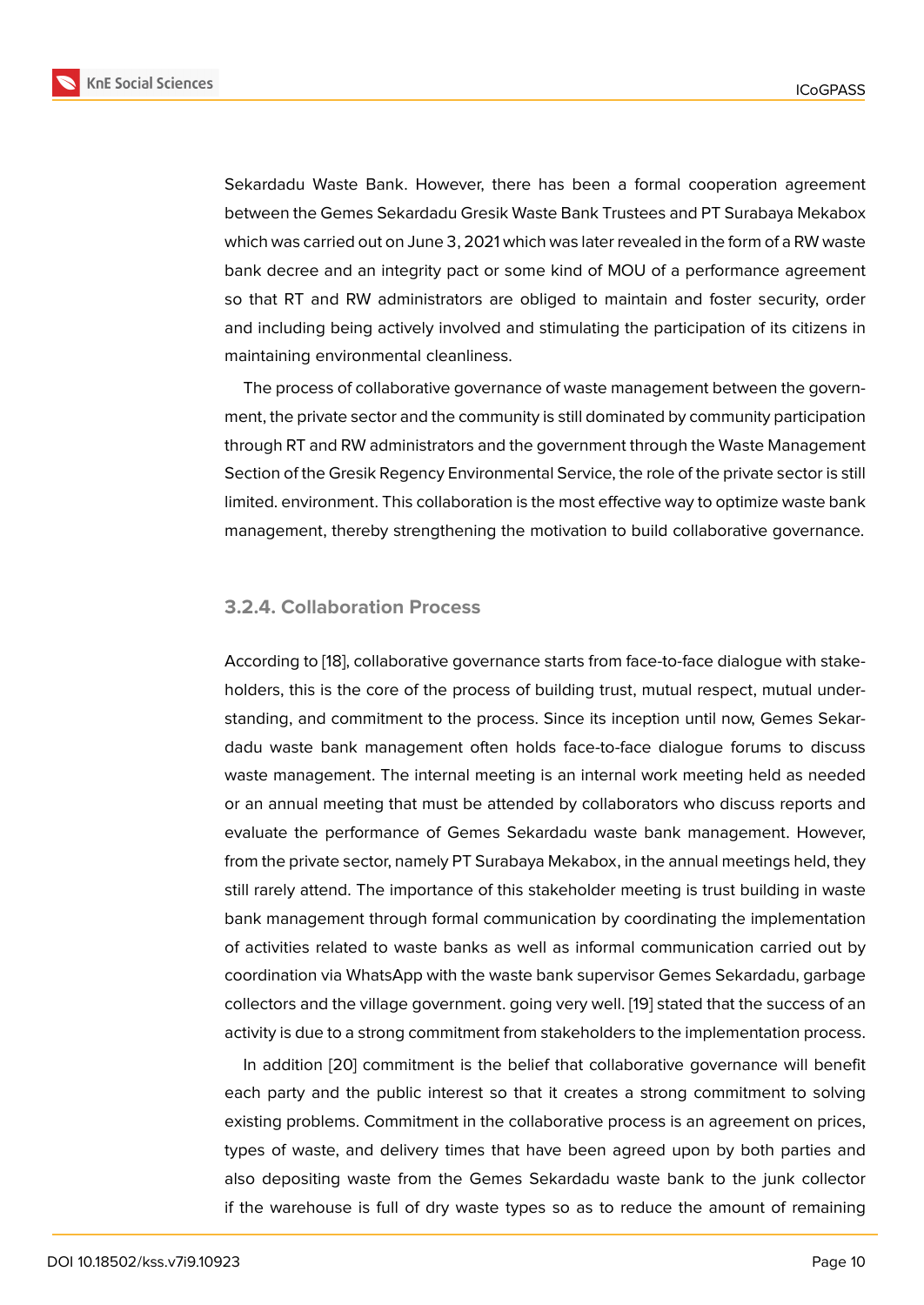**KnE Social Sciences** 



waste and protect the environment such as rivers and roads to be free of garbage. Meanwhile, coordination in the form of socialization of waste bank management and public education is still minimally carried out by collaborators, resulting in a lack of public trust in collaborators. One way to build trust between collaborative actors in waste management is transparency in the form of performance reports and financial reports. (Ansell & Gash, 2008) stated that stakeholders must have the same understanding of collaboration, both clear vision, mission and goals, and alignment of core issues. Meanwhile, collaborators with the villagers of Ngargosari, Kebomas District, still do not have the same understanding about the importance of managing waste banks, this is the main obstacle in the collaborative process of managing waste banks.

# **4. CONCLUSIONS**

In the Collaborative Governance process, an informal forum has been established in the form of multilateral meetings, both routinely and as needed, based on face-to-face dialogue oriented to consensus, intensive communication. Face-to-face dialogue as a negotiation medium is used to reach agreement and share information and mutual understanding among stakeholders; Foster trust among stakeholders in waste bank management, both from the Gresik Regency Environmental Service, waste bank supervisors, private parties and the public; The formation of commitment from stakeholders in realizing collaborative governance through intensive communication, as well as real work results that have been shown by each stakeholder, and good relationships that have existed for a long time.

Factors that affect the collaboration process include: The initial conditions in which the factors that motivate stakeholders to participate in the collaborative governance process in waste bank management between the government, the private sector and the community are due to the desire to complement each other from the limitations that exist. owned by each stakeholder in order to resolve existing problems through dialogue and jointly seek solutions through waste banks so that the problem of overflowing waste at temporary dump and also illegal landfills can be resolved; facilitative leadership is coordinated directly by the builder of the Gemes Sekardadu Waste Bank as the Ngargosari Village Environmental Cadre; Institutional designs related to laws and regulations (Laws, Legislations and Regional Regulations) have been completed to regulate the process of cooperation in the management of Gemes Sekardadu waste bank, but in its implementation, although there has been cooperation between stakeholders, there are still no specific regulations and standard. The Operational Procedure is related to the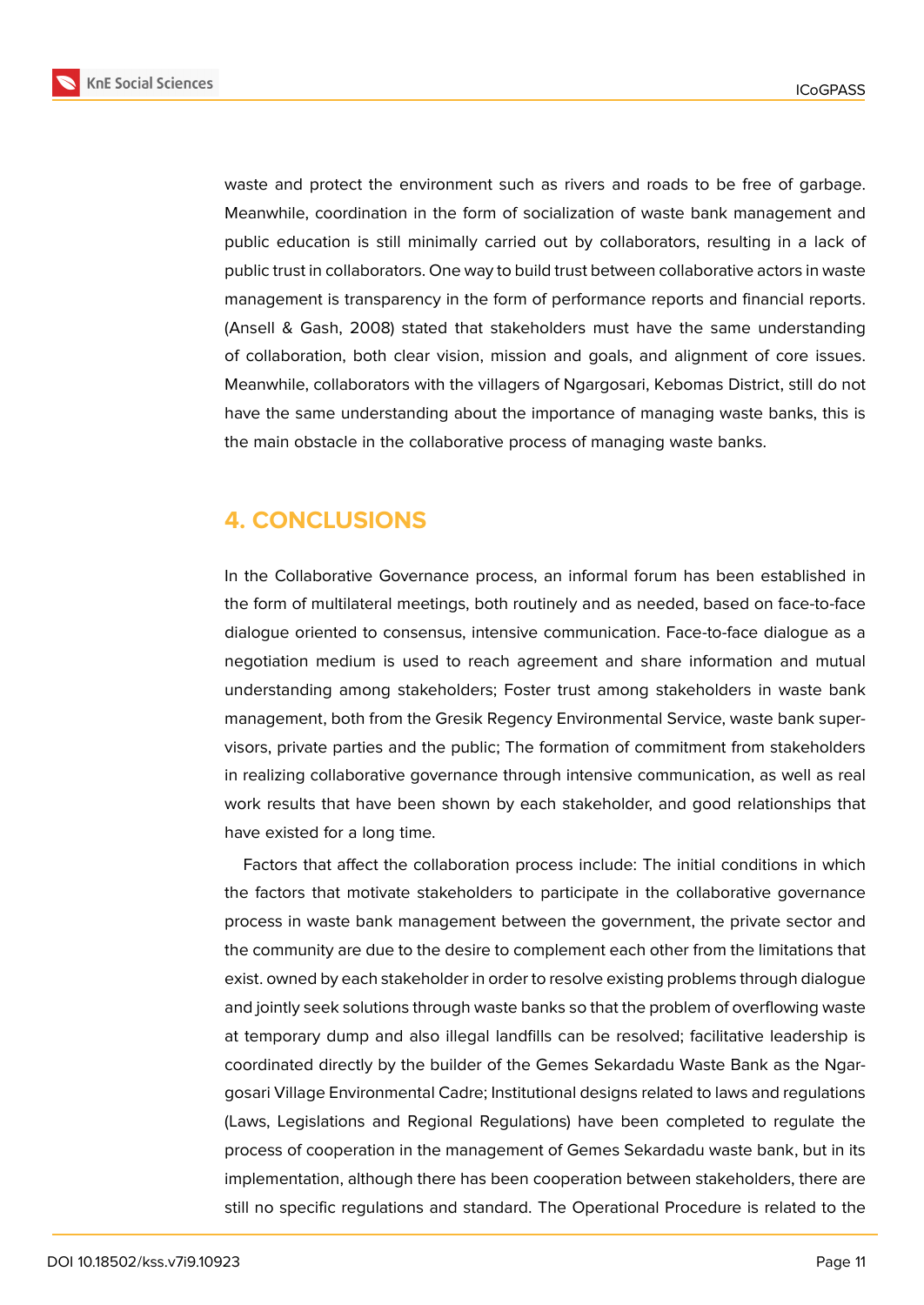

collaboration process carried out by all stakeholders in the management of the Gemes Sekardadu Waste Bank.

# **5. Acknowledgment**

The author expresses his deepest gratitude so that this article can be completed addressed to the Dean of the Faculty of Social and Political Sciences UPN Veterans East Java and the Coordinator of the Public Administration Study Program who have supported funds to participate in this international conference.

## **References**

- <span id="page-11-0"></span>[1] Dimas Luqito Chusuma Arrozaaq. Collaborative Governanve (Studi Tentang Kolaborasi Antar Stakeholders Dalam Pengembangan Kawasan Minapolitan di Kabupaten Sidoarjo) [Thesis]. Indonesia: Airlangga University, 2016; 164
- <span id="page-11-1"></span>[2] Duan X, Dai S, Yang R, et al. Environmental collaborative governance degree of government, corporation, and public. Sustain 2020; 12: 1138.
- <span id="page-11-2"></span>[3] Ansell C. Collaborative Governance. In: The Oxford Handbook of Governance. Epub ahead of print 2012; 556.
- <span id="page-11-3"></span>[4] Marquis C, Toffel MW, Zhou Y. Scrutiny, norms, and selective disclosure: A global study of greenwashing. Organ Sci 2016; 27: 483–504.
- <span id="page-11-4"></span>[5] Tian XL, Guo QG, Han C, et al. Different extent of environmental information disclosure across chinese cities: Contributing factors and correlation with local pollution. Glob Environ Chang 2016; 39: 244–257.
- <span id="page-11-5"></span>[6] Wijayanti DR, Suryani S. Waste Bank as Community-based Environmental Governance: A Lesson Learned from Surabaya. Procedia - Soc Behav Sci 2015; 184: 171– 179.
- <span id="page-11-6"></span>[7] Wardhani MK, Harto AD. Studi Komparasi Pengurangan Timbulan Sampah Berbasis Masyarakat Menggunakan Prinsip Bank Sampah di Surabaya Gresik dan Sidoarjo. Pamator J 2018; 11: 52–63.
- <span id="page-11-7"></span>[8] RI MNLH. Peraturan Menteri Negara Lingkungan Hidup Republik Indonesia Nomor 13 Tahun 2012 Tentang Pedoman Pelaksanaan Reduce, Reuse, Dan Recycle Melalui Bank Sampah. 2013; 5
- <span id="page-11-8"></span>[9] Selomo M, Birawida AB, Mallongi A, et al. Bank Sampah Sebagai Salah Satu Solusi Penanganan Sampah Di Kota Makassar. J MKMI 2016; 12: 232–240.